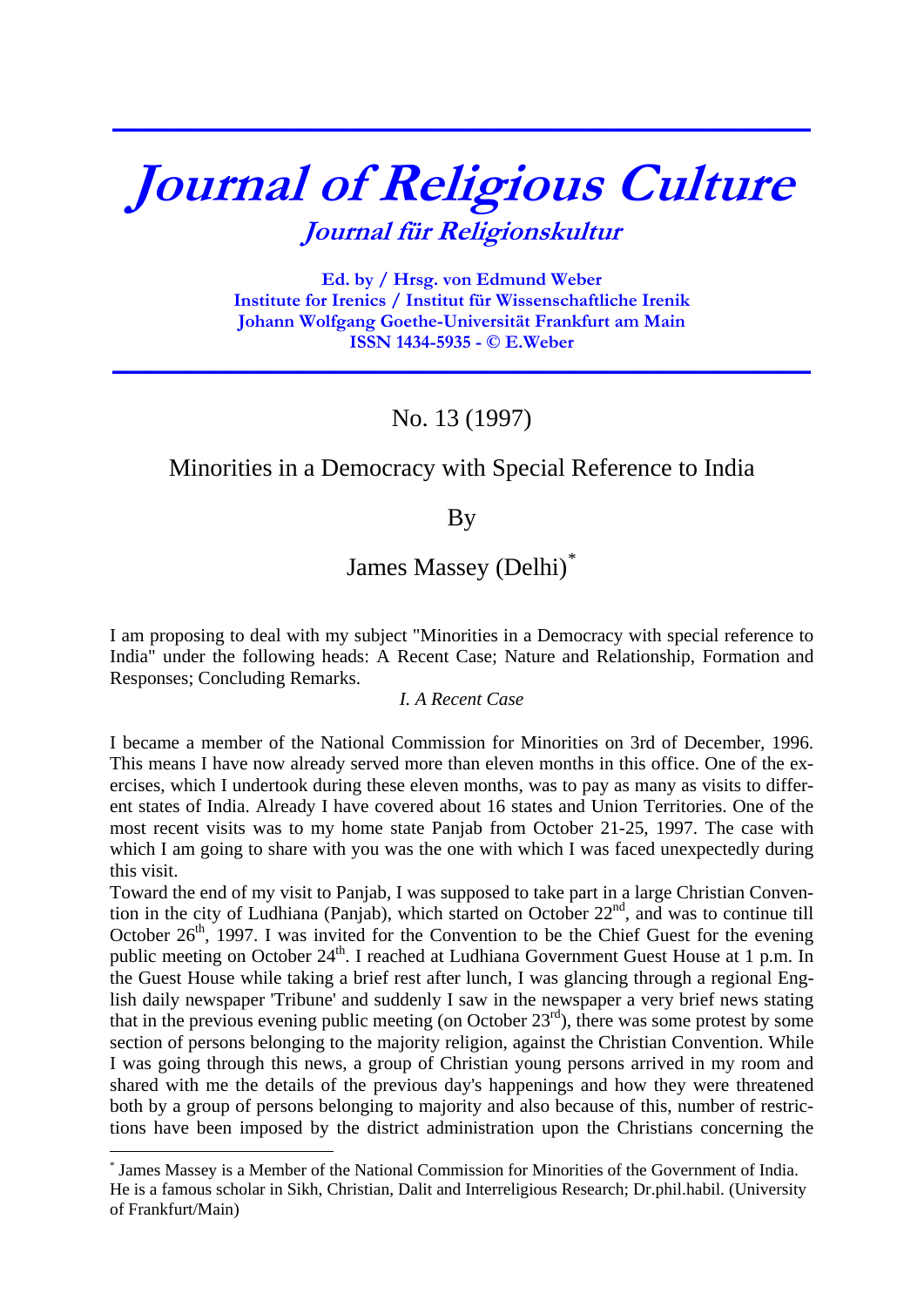functioning of the Convention, including no personal testimony will be given from the main stage during the public meeting. Also they added there will again be a protest from the section of majority this evening and things may become serious, because today they are expecting a larger number in the public meeting. It is at this stage I became serious and decided to take some precautionary actions for the evening. These actions included extra security for the evening public meeting and my own security, which by that time had not reached me, because of some of the communication gap between the state capital and district headquarters. Anyhow I telephoned the Delhi office of the Commission as well as the office of the Deputy Commissioner and the Police Chief of Ludhiana district. They assured me all the arrangements.

According to the agreed arrangement I was escorted to the venue of the Convention under the tight security. But when we arrived at the Convention place, my car's way was blocked by the protesters belonging to the majority, numbering more than 250 persons, who were lying at the road.

But the security police changed the route of my car and finally took me to the stage of Convention. That evening the meeting was being attended by more than 100,000 persons, out of which about 20,000 were Christians and the remaining more than 80,000 belonged to other faiths. The meeting started at 6 p.m. and went on till 8.30 p.m. During the meeting the police could send away the protesters from the nearby roads. The meeting's programme was carried out under tight security arranged by the Ludhiana administration. After the meeting I returned around 10 p.m. at the Guest House. On October 25th, after breakfast I left for Delhi by road and arrived back around 5 p.m. in my home. I was quite satisfied with what happened at Ludhiana, because I thought all went well finally. But that was not true.

Because it was after midnight at around 1.30 p.m. (already October  $26<sup>th</sup>$ ) I had a telephone call from Ludhiana from a Christian leader, informing me there is a lot of disturbance in Ludhiana and police firing upon Christians are going on. He further added that because of the announcement from the police that on Sunday the final day of the Convention, the public meeting will not be allowed to take place, the Christian youth started protesting and the police in return had started beating them and even firing. I asked the person on the telephone to get me the numbers of Ludhiana Deputy Commissioner's home. Meanwhile I contacted our own Deputy Secretary, my Personal Secretary and Vice-Chairman's Personal Assistant in Delhi. But as it was already too late (around 3 a.m., people were still sleeping), therefore it was very difficult for all of us to do much. Anyhow, 1 waited for another call from Ludhiana, which came and I could get the required telephones of Ludhiana administration. Immediately I telephoned the Ludhiana Deputy Commissioner and asked him about the situation. I told him the situation should be brought under control immediately, for which he told me that his Police Superintendent and Sub-Divisional Magistrate, along with other officers are on the way to deal with the situation. Of course, as usual he also told me that there were provocations from the Christian youth; therefore the police has taken the required action. He also added that his administration has already helped the Ludhiana Christians by giving them the permission to hold this meeting, which according to him could have not been possible anywhere in Panjab. Anyhow he assured me that he will see the situation is brought under control. After this assurance I went back to bed around 3.30 a.m.

At 7 a.m. I had another call from the Christian leaders that the officers from Ludhiana administration came to them after my telephone call and they have worked out a compromise, according to which all the Christian youth have been released from the police custody, except one boy who is missing. I again suggested that they should find out more about that missing boy and inform me and also send a whole written report to the office of the National Commission for Minorities by Monday (October 27th) morning. Also I suggested that they should be in touch with the Commission. In response to my suggestion, the Christian leaders again at 10 a.m. telephoned me and informed me that they have found out about the missing boy, who was actually in police custody and seriously injured, because of the police beating. Because of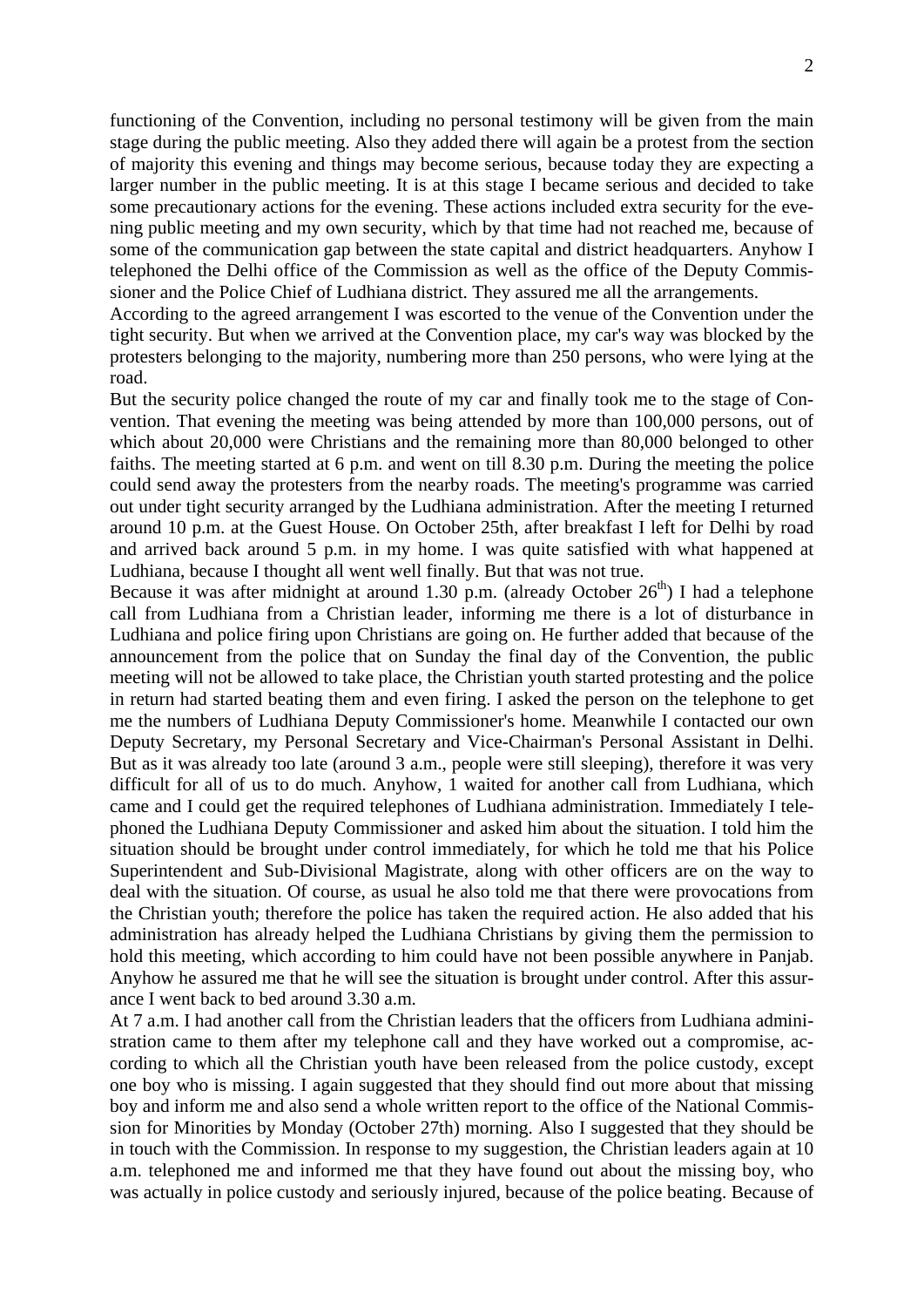this, the police were afraid to release him that by seeing him Christians may create more trouble. But after further compromise, he has also been released now. After hearing this much on the telephone I again suggested them to send the whole report in writing to the Commission for further action. On Monday,  $27<sup>th</sup>$  of October, the Commission did receive the detail report. Therefore, the case will still go on and the Commission will investigate further on the basis of the information which has been received from the Christians of Ludhiana.

So this much about the recent case, which I decided to share with you, because it tells us very clearly about the place and the kind of problems a minority can face even in a democracy. At the same time this case also reveals that in a democracy, how much positive response a minority can get. This general comment on the recent case of a minority now brings me to the next section of my address in which I will be discussing about the nature and relationship of minorities in a democracy.

#### *II. Nature and Relationship*

It seems historically the existence of both minorities and the democracy in human history have lived not only side by side, but also is part of one another. This is the reason why we have to agree with one of the Indian thinkers, Humayun Kabir, when he says: "We cannot have a democracy without minorities without distinct and different groups" (Kabir 1968, p.6). He also says: "In a sense the problem of minorities is a special feature of democracy. Where there is no democracy, the question of minorities as such cannot arise." (Kabir 1968, p.32) Concerning the deeper relationship of minorities and a democracy, Mahatma Gandhi once has said that in a democratic system "a civilization can be judged by the way it treats its minorities" (Quoted in Vijapur & others 1997, p.35).

About the general meaning and nature of the above relationship, one also has to see the meaning of the expression 'democracy' itself. The literal meaning of this expression is usually taken, the rule by the mob (demos). As it is well known, to begin this expression was used in the writings of Greek philosophers Plato and Aristotle and in their writings it was used more in the negative sense. In fact the two expressions 'democracy' and 'mobocracy' were interchangeable. This kind of negative connotation of this expression continued for a long time. But today the situation has changed completely and now almost every state in the world would like to claim their being as democratic in nature. According to Humayun Kabir there are three important features, which any democracy should carry in it, if it claims to be a democratic. These three features are: an equality of rights and duties for all citizens, equalisation between rights and duties, and the distribution of power among different agencies and centres (groups or communities). The last feature places the minorities in its rightful place in a democracy. (Kabir, 1968, pp.6-8) These three features of a democracy, the Indian Constitution has tried to bring in its text, which will be referred in our later discussion of this address.

Further to understand the nature or concept of minority one can also refer to two of the biblical events, which are, the tower of Babel (Genesis 11:1-9) and the story of the day of Pentecost (Acts These events tack place at the time, when two imperial powers were at their height at different times of human history namely Babylonian and Roman. But both these events are opposite in nature. According to the event which took place at Babel, the imperial power of Babylon made an attempt to build a one world order based upon mono-language, monoculture, and possibly mono-religion. But as this plan of the imperialist power of Babylon was not part of the natural order (created by God), so God himself has to intervene in this affair in order to preserve the multiplicity of languages, peoples, cultures and religions.

The second event of the day of Pentecost brings to us very forcefully the basic idea on which the concept of minority is based. Here according to this event on the day of Pentecost, people from many countries and nations were present, and when the Holy Spirit came upon the believers and afterward the message which they delivered was understood by everyone. This is what the listeners said while showing their amazement: "These people who are talking like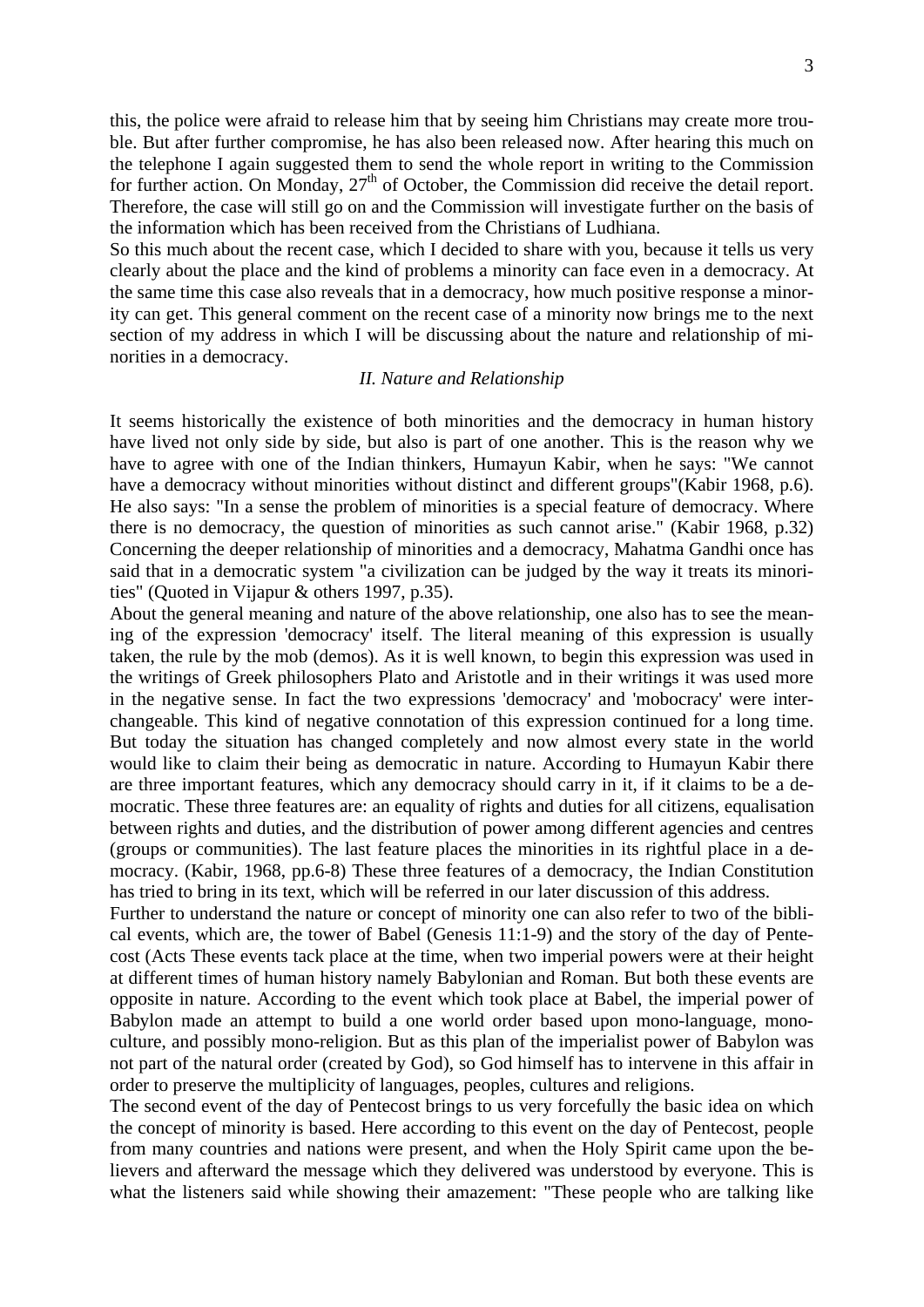this are Galileans! How is it, then, that all of us hear them speaking in our own native languages? We are from Parthia, Media, and Elam; from Mesopotamia, Judea, and Cappadocia; from Pontus and Asia, from Phrygia and Pamphylia, from Egypt and the regions of Libya near Cyrene. Some of us are from Rome" (Acts 2:7-10). The second event, which took place an the Day of Pentecost presents the truth about the need of diversity on one side, and unity on the other side, because this is the principal upon which the concept of minority has been accepted in the Indian democratic system, which has reflected in the text of Indian Constitution. In the text of Indian Constitution attempt has made to bring balance between the national unity, and with the culture and social diversity. We will be referring to this Indian reality in our later discussion.

#### *III. Formation and Responses*

On the question of minorities, one important point we need to keep in mind is that the issue of minority has been existence even in the ancient time of human history also. But it is also true that this issue has taken its present form only in the  $19<sup>th</sup>$  and  $20<sup>th</sup>$  centuries particularly with the formation of the League of Nations and the United Nations after the last two world wars. Under these two global bodies the various international peace treaties, charters and covenants as a response to the problems of different minorities (religious, linguistic, cultural, ethnic and political) came into existence. To most of the charters and covenants, all the major countries, (including India) are signatories. Therefore, it is important for us to get some grasp of the formation history of minorities in the world and the global response to the same. Therefore, first we will discuss it in a global context and then see how the minorities get formed in an individual country, and how that particular country responded to the same. For our specific case I as an Indian have taken the case of my own country India, because the uniqueness of her context to me India can offer a possible best working model to deal with the problems arising out of the issue of minorities and majority situation. Therefore the discussion of this section has been divided into the following two parts: a) in global context and b) in Indian context.

#### *In Global Context*

Both at the global as well as national level the issue of minorities is both ancient and modern. Also basically the question of the formation of the minorities is connected with the movement of peoples from one place to another, from one country to another. The reason behind such a 'movement' can vary from case to case. For example, the well known biblical case of Israelites (Jews), according to which they moved from the land of Canaan to Egypt and it was because of famine. But later on, these Jews took the form of a religious minority and they suffered from the hands of the majority in Egypt (Genesis 37-50, Exodus 1). There are numbers of other examples both of religious and ethnic minorities one can quote including the Samaritans in ancient Palestine and Christians in early Roman Empire.

In Europe, the question of ethnic minorities arose, because of their importance in politics during the 19th century and of the rise of nationalism based upon the idea of all joining (particularly minorities) the mainstream line based upon a life style of majority. Such idea was opposed by minority groups, particularly living at the border areas in different countries. Before the First World War this problem was faced specially in Austria, Hungary, Turkey and Russia. During the war, both opposing parties offered a number of promises for the protection even to offer autonomous states to the minority groups. Because of such promises a few new states came into existence with the readjustments of political boundaries, which included Hungary, Poland and Austria. By this time League of Nation also came into existence, which took the responsibility of handling the problems of minorities.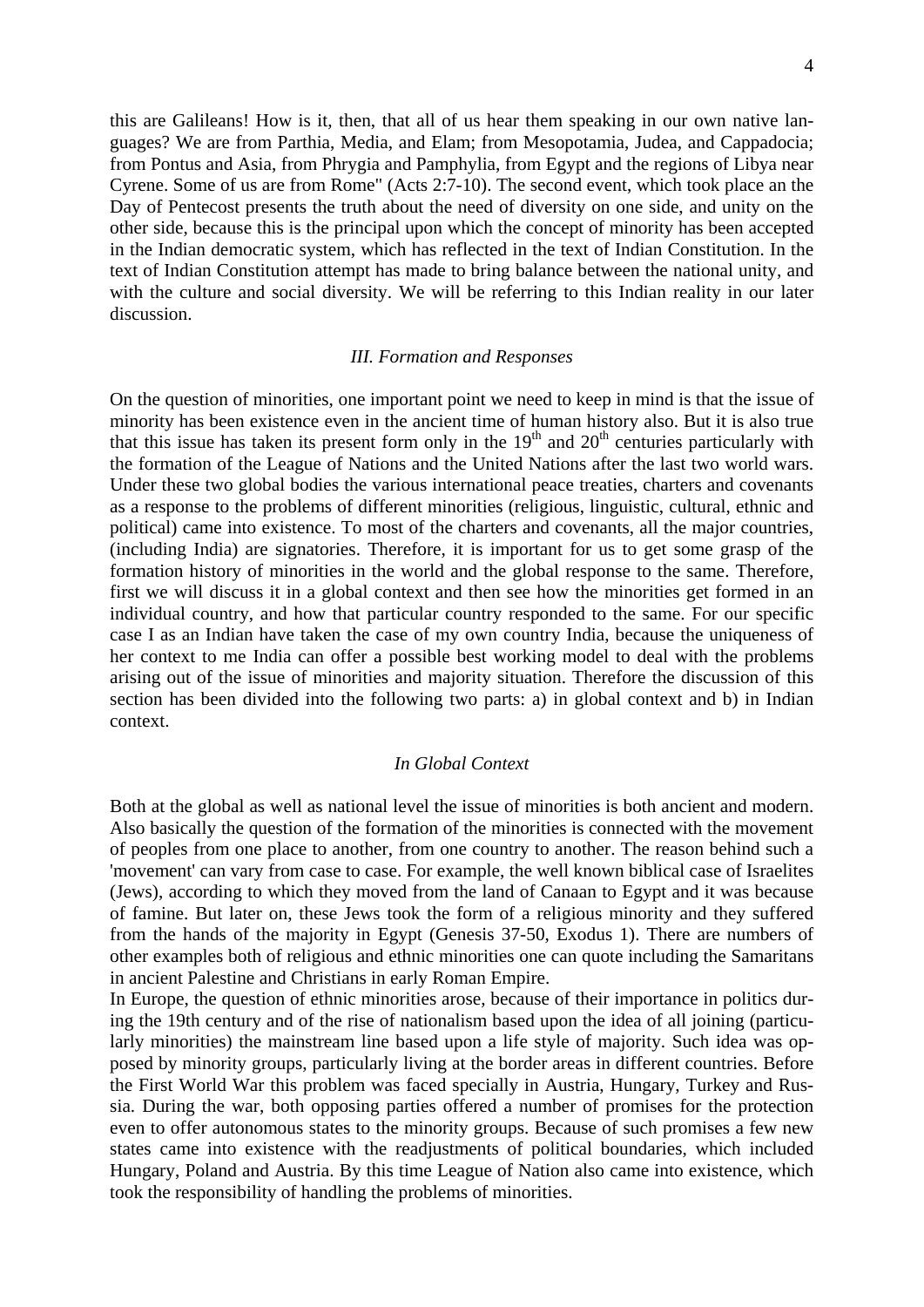Under the League of Nations between 1919-1923 number of treaties took place among different European parties, which included: (I) Treaty of Peace between the Allied and Associated Powers and Germany (Treaty of Versailles), 23<sup>rd</sup> of June, 1919; (II) Treaty between the Allied and Associated Powers and Poland on the Protection of Minorities, 29<sup>th</sup> of June, 1919, (III) Treaty of Friendship between Russia and Turkey,  $16<sup>th</sup>$  of March, 1921; and (IV) Treaty of Peace with Turkey (Treaty of Lausanne) 24<sup>th</sup> of July, 1923. These treaties were important to deal with the immediate problems of the time when these were made, but also that laid down the future basis of the positive understanding and responses to the problem of the minorities in general. For example the echoes of one of the above treaties of 29<sup>th</sup> of June, 1919 and its article 8, one can find in number of future charters, covenants and conventions, both at the World as well as national levels. This article 8 reads as follows: Polish nationals who belong to racial, religious or linguistic minorities shall enjoy the same treatment and security in law and in fact on the Polish nationals. In particular they shall have an equal right to establish manage and control at their own charitable, religious and social institutions, schools and other educational establishments, with the right to use their own language and to exercise their religion freely therein.

After the League of Nations, the United Nations came into existence after the Second World War and from 1945 onward it took upon itself vigorously to deal with the problems of minorities in the world. The definite action, which the United Nations took with regard to the concerns of the minorities, came, first, in the form of charters and covenants and the second, in the form of declaration and conventions. The most important among these includes: Charters of the United Nation, 1945; Universal Declaration of Human Rights, 1948; Convention on the Prevention and Punishment of the Crime of Genocide, 1948; International Convention on the Elimination of all forms of Racial Discrimination, 1965; International Covenant on Economic, Social and Cultural Rights and International Covenant on Civil and Political Rights, 1966; Declaration on the Elimination of All Forms of Intolerance and Discrimination Based on Religion or Belief, 1981; and Declaration on the Rights of Persons Belonging to National or Ethnic, Religious and Linguistic Minorities, 1992. Beside these important charters, conventions, covenants and declarations, there are number of workshops and studies which internationally, the United Nations undertook for the understanding and the implementation of minorities' rights. Because of the length and scope of this address, it is not possible to deal with the content of these documents except to quote from one of the most important descriptions of the rights of the minorities given in article 27 of the "International Covenant on Economic, Social and Cultural Rights & International Covenant of Civil and Political Rights of 1961", which reads as follows: In those states in which ethnic, religious or linguistic minorities exist, persons belonging to such minorities shall not be denied the right, in community with the other members of their group, to enjoy their own culture, to profess and practise their own religion, or to use their own language.

The United Nations, did not only state in its various documents the rights only, it really went beyond than that. For example it undertook a special study about the implementation of above article 27 in 1971. A Special Rapporteur Francisco Capitorti was appointed to do this study. The report was submitted in 1977. This study report is very important, because it studied all the aspects of minority rights and problems. For example for the purpose of article 27, it gave a definition of minority, which more or less can be taken as a universal definition, which reads as follows: A group numerically inferior to the rest of the population of a State, in a non-dominant position, whose members - being nationals of the State - possess ethnic, religious or linguistic characteristics differing from those of the rest of the population and show, if only implicity, a sense of solidarity, directed towards preserving their culture, traditions, region or language.

The Francisco Capotorti's study of article 27 also summarises the responses or solutions to the problem of minorities adapted by the different countries under the following four categories: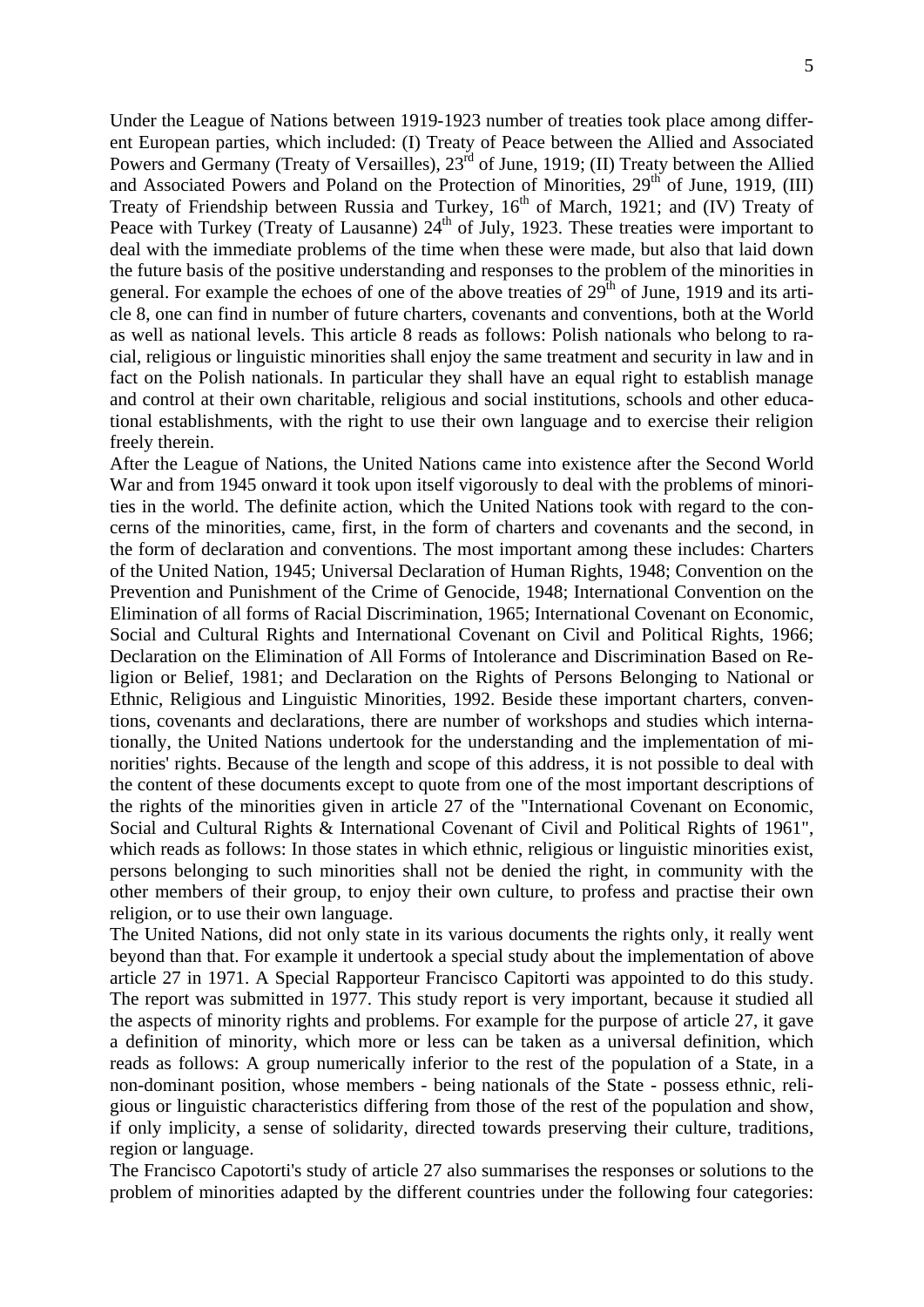(I) constitutional recognition of the existence of distinct groups and of the right of their members to the special regime, particularly with regard to the development of their culture and the use of their language, (II) recognition of certain minorities and safeguards for the special rights of their members on the basis of adhoc international juridical instruments; (III) implicit recognition through law & administrative measure concerning development of the culture of certain linguistic groups; (IV) non-recognition of minorities with municipal legal order which may go with either a political attitude of utter denial of the existence of such groups or an official attitude of neutrality, which allows culture or linguistic measure to be taken privately (Ansari (ed.), 1996, p.262). The above extracts from the Capotorti now brings us to the next section of my address.

#### *In Indian Context*

#### *Formation of National Minorities:*

The formation of the minority group in Indian context also took place, because of the same basic factor of the 'movement' of the people. The first such historically known group was the group who addressed itself as 'Aryan', who moved into the land of today's' India around 1500 B.C. according to the story of their movement into India found in the text of the most ancient text of Rigveda. These Aryans subdued the earlier settlers, who later on with the time became completely powerless and a non-dominant group. The earliest Indian settlers, who took the form of two oldest Indian minorities, were the people, who today address themselves as 'Dalits' and adivasi (original inhabitants). After these, the two religious minorities so came into existence between 563-483 B.C. namely Buddhists and Jains. These two religious minorities came into existence as a result of the protests of the Mahavira (540-468 B.C.) and Gautama Buddha (563-483 B.C.) against the supremacy of Brahmans (priestly caste of Hindu religion).

The other known national religious minorities are Muslims and Christians. The formation of Muslim as a minority is linked with the coming of Muslim invaders from A.D. 712 onward. Among the Muslim, we are having members of this community who emigrated from outside India during the Muslim period of rule in India between A.D.712-1700. But a large section of the Muslims are those who got converted from the lower and weaker sections of our Indian society.

But prior to the Muslim coming into India two other religious groups also moved in the southern part of India. These were Christians and Jews from Middle East Asia who also got themselves established in the very early part of this century. In the 7th century A.D., the other religious group which got emigrated from Persia was the Parsees, who were the followers of Zarathustra. Then during the 15th century A.D. one other regions group came into existence namely Sikhism, which got established by the end of the 17th century as a separate religious group. (See for details Massey 1995, pp.38-49)

As it stands today there are five religious minorities, which have been given the official status of National minorities, which includes: Muslims, Christians, Sikhs, Buddhists and Parsees. According to the Census of India 1991, their percentage and population are as follows:

Muslims 12.12% = 101,596,057; Christians 2.34% = 19,640,284; Sikhs 1.94% = 16,259,744; Buddhists  $0.76\% = 6,387,500$ ; Parsees = 76,383.

The total population of the country in 1991 was 838,583,988, out of which majority Hindus were 82.00 percentage of the total population numbering 687 646 721. Among the religious minorities, which do not enjoy the official status are the following three groups: Jains 0.40% = 3,352,706; Bahais - 5,575; Jews - 5,841.

*The National Response*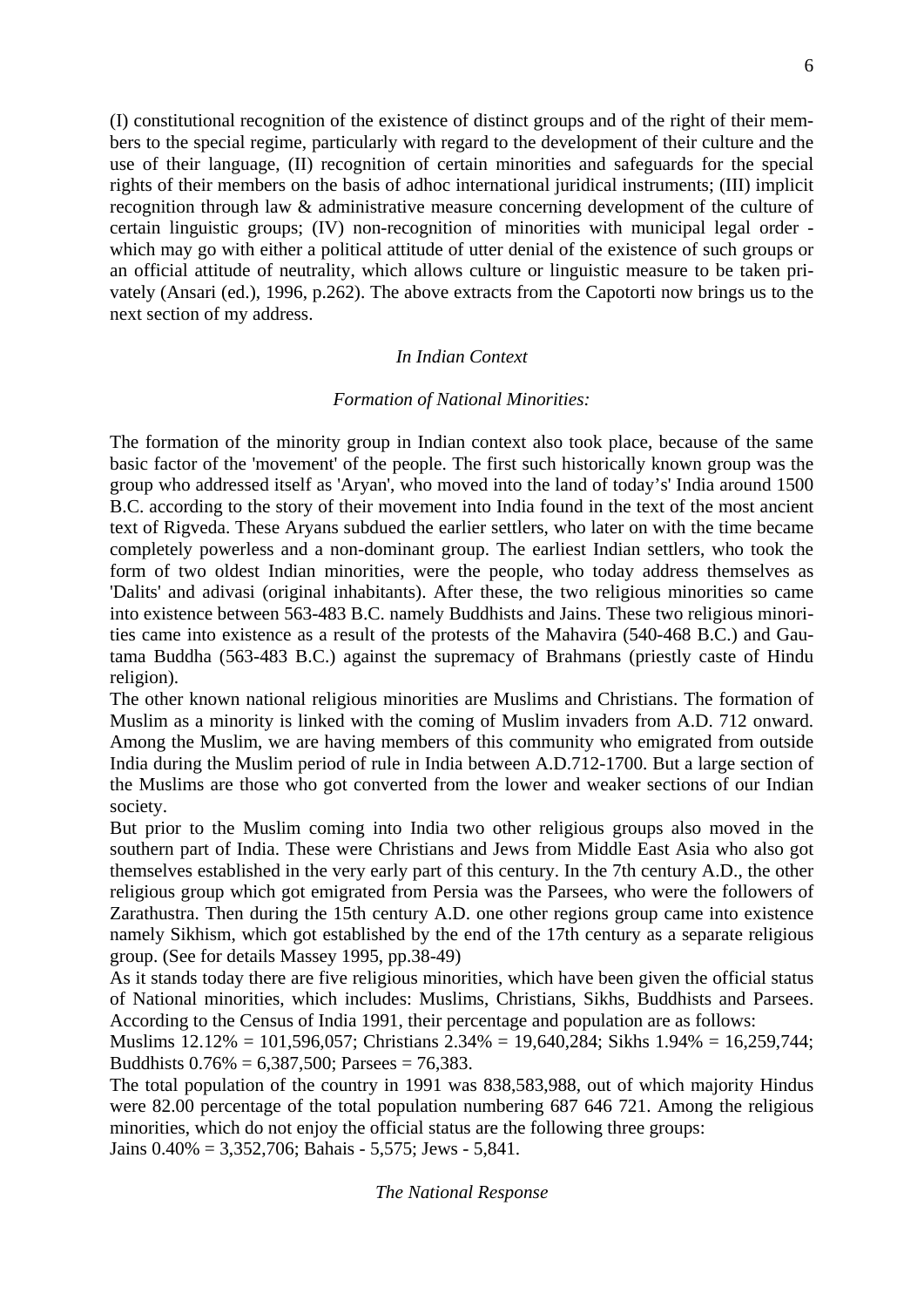As far as India is concerned, she has not only recognised the existence of certain minorities official status, but has also offered the special safeguarding provisions in her Constitution, along with the following general rights for all the citizens including the members of minorities:

Article 14: Provides the equality before the law.

Article 15: Prohibition of discrimination on the grounds of religion, race, caste, sex or place of birth

Article 16: Equality of opportunity in matters of public employment

Article 21: Protection of life and personal liberty

Article 25: Freedom of conscience and free profession, practice and propagation of religion

Article 26; Freedom to manage religious affairs

Article 27: Freedom as to attendance and religious instruction or religious worship in certain educational institutions

Beside the general basic rights, the Indian Constitution offers the following special rights to the minorities:

Article 29: (1) Any section of the section residing in the in the territory of India or any part thereof having a distinct language, script or culture of its own shall have the right to conserve admission into any educational institution maintained by the State or receiving aid out of State funds on grounds only of religion, race, caste, language or any of them.

Article 30: (1) All minorities, whether based on religion or language, shall have the right to establish and administer educational institutions of their choice. (2) The State shall not, in granting aid to educational institutions, discriminate against any education and institutions on the ground that it is under the management of a minority, whether based on religion or language.

There are also special provisions made for the linguistic minorities in the following articles of the Indian Constitution:

Article 350 A: Facilities for instruction in mother-tongue at primary stage.

Article 350 B: Provision for a Special officer for linguistic minorities.

The Government of India also has officially provided number of instruments, which are supposed to look into both the implementation and also to provide safeguard to the rights of the minorities. Two of these instruments are:

#### 1. The National Commission for Minorities (NCM)

The first instrument created by the Central Government of India is the National Commission for Minorities. This Commission actually came into existence in 1979, but at that time it was a department of the Home Ministry of the Government of India for some time and later on it got attached to the Welfare Ministry till 1991. It was in 1992 the Parliament of the country passed a bill into an Act and gave the full statutory status through the National Commission for Minorities Act 1992. In the Act the functions are also given, which are:

a) evaluate the progress of the development of minorities under the Union and States;

b) monitor the working of the safeguards provided in the Constitution and in laws enacted by Parliament and the State Legislatures;

make recommendations for the effective implementation of safeguards for the protection of the interests of minorities by the Central Government of the State Governments;

d) look into specific complaints regarding deprivation of rights and safeguards of the minorities and take up such matters with the appropriate authorities;

e) cause studies to be undertaken into problems arising out of any discrimination against minorities and recommend measures for their removal;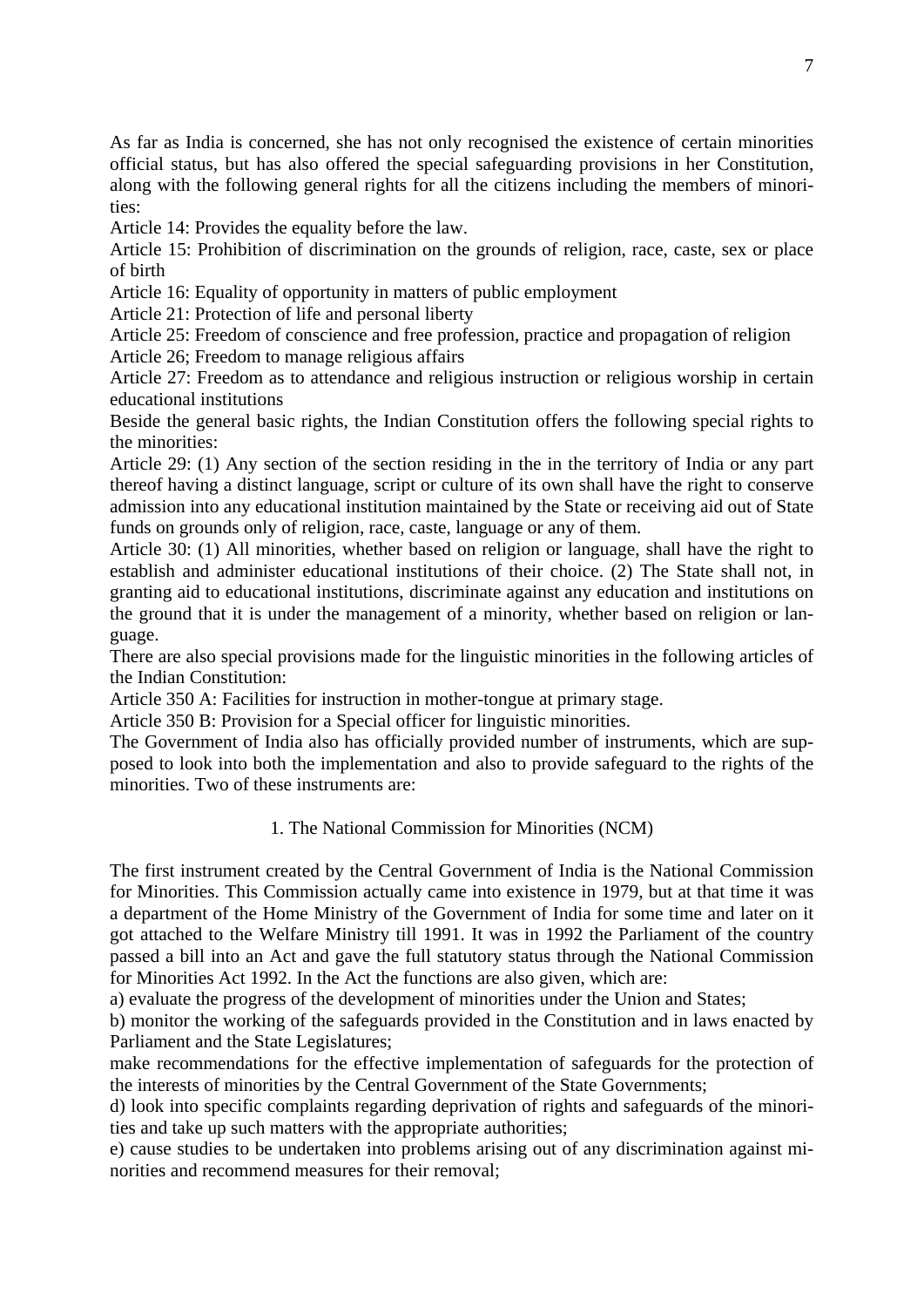f) conduct studies, research and analysis on the issues relating to socio-economic and educational development of minorities;

g) suggest appropriate measures in respect of any minority to be undertaken by the Central Government or the State Governments;

h) make periodical or special reports to the Central Government on any matter pertaining to minorities and in particular difficulties confronted by them; and

i) any other matter which may be referred to it by the Central Government.

With regard to the functions (a), (b) and (c), the Commission has been also given all the powers of a civil court.

# 2. National Minorities Development and Finance Corporation (NMDFC):

The second instrument, about which I want to make a brief reference, is the NMDFC, which came into existence on the recommendation of the National Commission for Minorities, to the Central Government of India, which established it on  $30<sup>th</sup>$  September with the following objectives:

i) to promote economic and developmental activities for the benefit of 'backward sections' amongst the Minorities, preference being given to the occupational groups and women;

ii) to assist, subject to such income and or economic criteria as may be prescribed by the Government of India from time to time, individuals or groups of individuals belonging to the Minorities by way of loans and advances, for economically and financially viable schemes and projects;

iii) to promote self-employment and other ventures for the benefit of Minorities;

iv) to grant loans and advances at such rates of interest as may be determined from time to time in accordance with the guidelines or schemes prescribed by the Central Government or by the Reserve Bank of India;

v) to extend loans and advances to the eligible members belonging to the Minorities for pursuing general/professional/technical education or training at graduate and higher levels;

vi) to assist the state-level organisations dealing with the development of the Minorities by way of providing financial assistance or equity contribution and in obtaining commercial funding or by way of refinancing;

vii) to work as an apex institution for coordinating and monitoring the work of the Corporation/Boardslother bodies set up by the State Governments/Union Territory Administrations for, or given the responsibility of assisting the Minorities for their economic development; and

viii) to help in furthering the Government policies and programmes for the development of Minorities.

Besides these two instruments, there has also existed a special programme known as 'Prime Minister's 15 Points Programme for Minorities' since 1993. It deals with the problem of the communal riots, the recruitment to State and Central Services, and various other measures which include the other programmes carried on by the Government to be shared with minorities. There are number of other programmes and measures, which the Government of India has introduced for the development of minorities, including offering special developmental programmes in a substantial number of minority concentrated districts in the country. But this much may be enough to give the idea of the national response of India to the minorities in the country.

### *Concluding remarks*